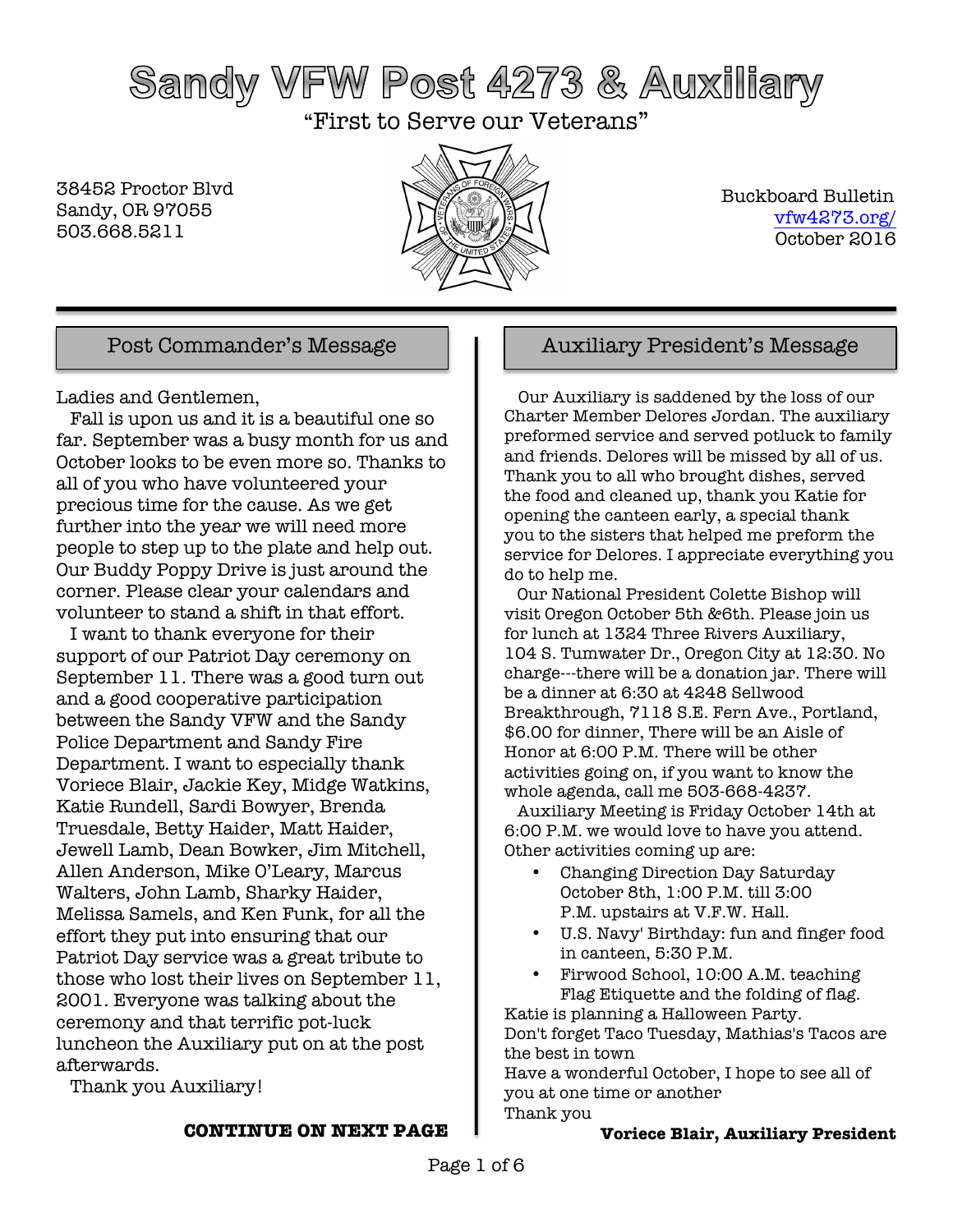In conjunction with District 15President Jean Bettencourt, District Commander George Carroll held his Fall District Meeting and School of Instruction on September 10, and we were represented well with Allen Anderson, Marcus Walters, Jackie Key, Kit Spitzengel, Voriece Blair, Jean Bettencourt, Midge Watkins, Judy Gascon, and Matt Haider all in attendance. Information gained from attending District and Department meetings is essential to the success of a post. Our line officers of both the Post and Auxiliary have taken their responsibilities seriously and have made that extra effort to attend these meetings and they deserve your accolades.

We will have a special program called, "A Day to Change Direction with the Sandy VFW on October 8 from 1-3:00 pm. It is a new national program that will raise awareness, foster community engagement, improve research and provide intervention for those affected by invisible injuries and emotional stress. (See attached article for particulars)

Once again, I would like to remind everyone to get out and vote in this upcoming general election. Your vote does count. In particular I would like to emphasize the importance to the veterans of your voting yes on Measure 96.

| Commander              | Bert Key           |
|------------------------|--------------------|
| Sr. Vice Commander     | Allen Anderson     |
| Jr. Vice Commander     | Kris Golby         |
| Quartermaster          | <b>Bill Miller</b> |
| Chaplain               | Jim Mitchell       |
| Judge Advocate         | John Lamb          |
| Surgeon                | Dan Copher         |
| 1 Year Trustee         | Merle Steward      |
| 2 Year Trustee         | Marcus Walters     |
| <b>3 Year Trustee</b>  | Ken Hershberger    |
| Adjutant               | Marcus Walters     |
| <b>Service Officer</b> | Marcus Walters     |

On October 13 we will recognize the Navy's Birthday in the Cantina. So, come on out and help say thank you for all the Navy has done over the years in support and defense of the Constitution of the United States.

Remember, "No one does more for Veterans," than the VFW.

## **Bert Key, Commander**

## POPPY'S ARE COMING!!!

The VFW Post 4273 will be sponsoring a "Buddy Poppy" distribution event on Veteran's Day, November 11, 2016 and continuing through the weekend of volunteers to staff the tables. We will have tables set up at Fred Meyer in Sandy as well as Bi-Marts in Sandy and Damascus on Lucky Number Tuesday, November 8th.

The post will be hosting a training meeting on October 17th at 6:00pm. Bring your questions and enthusiasm so that we can all be prepared for a successful fundraiser. Sign up sheets will be available at the post.

## Post Officers **Auxiliary Officers**

| President                 | Voriece Blair     |
|---------------------------|-------------------|
| <b>Sr. Vice President</b> | Matt Haider       |
| Jr. Vice President        | Wanda Michaels    |
| Treasure                  | Midge Wadkins     |
| Chaplain                  | Judy Gascon       |
| Secretary                 | Jackie Key        |
| Guard                     | Nancy Davis       |
| Conductress               | Dora Fitzpatrick  |
| Trustee 1                 | Jean Bettencourt  |
| Trustee 2                 | <b>Kathy Dunn</b> |
| Trustee 3                 | Kit Spitzengel    |
| Patriotic Instructor      | Lois Leavitt      |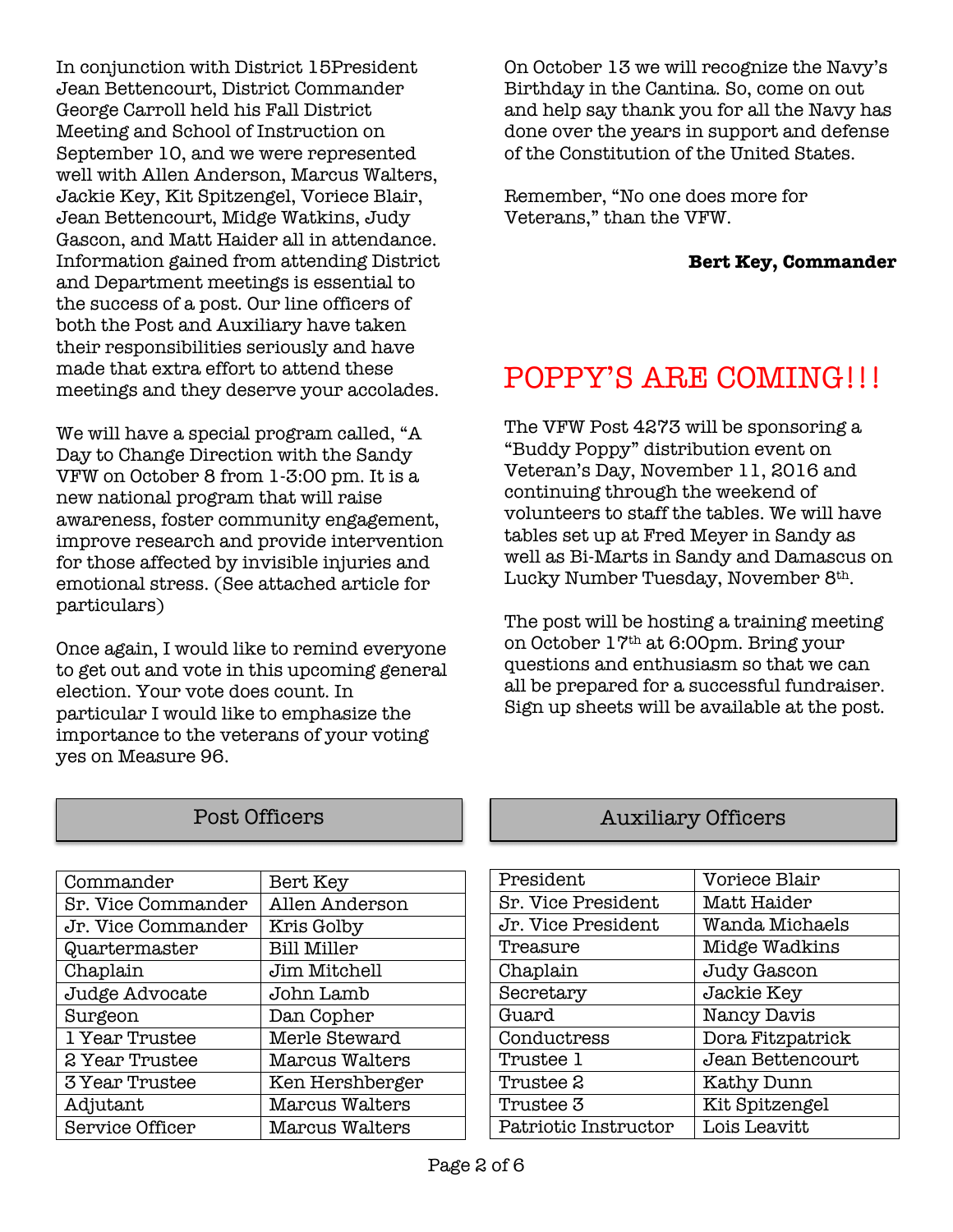## Post Chaplain

I have learned to be content whatever the circumstances.

Philippians 4:11 Our thoughts and prayers continue for the following members, all of whom are experiencing health issues:

> Terry Boyer Kris Engblom Sharkey Haider Marty LeDoux Bill Miller

If you know of a member who is having health issues or a member who has passed away please let me know -

jimmitchell03@gmail.com

In humility value others above yourselves, not looking to your own interest but each of you to the interest of others.

### Philippians 2:3-4 **Post Chaplain, Jim Mitchell**

Auxiliary Chaplain

Dolores Jordan passed away Sept 25th. She was a charter member since the Sandy Post opened in 1975. She served in many offices and activities for about 23 years. Including Poppy Chairman 1976, Patriotic Instructor 1981, Senior Vice 1984, Community Activity Chairman 1984, Cancer 1990, Trustee for 3 years 1992, Nursing Home Chairman and many more. She marched in all the parades. Funeral Service was held at Sandy Funeral Home Sept 30th, with potluck at the Post. She is survived by 3 sons, Mike, David and Greg; 1 grandson Justin, 2 sisters and 1 brother. She was a very special outgoing lady, and will be missed. Our sincere condolences to her family.

 Denise Redman has been through a difficult time battling skin cancer, recovering from major colon surgery and losing her husband of 48 years only a year ago. Please include her in your prayers. God Bless,

## **Judy Gascon 503-668-3748**

# Voice of Democracy and Patriot's Pen Scholarships

The school year is starting and with it we have the opportunity to award some lucky students with scholarships for our student programs. I have already contacted the high school and will be reaching out to the middle schools to get these programs to them.

The deadline for both programs on the local Post level is November 1st . If anyone has a child or grandchild who could participate, the applications are online at http://www.vfw.org.

I am very excited to be the co-chair of this program and look forward to listening and reading what our youth of today have to say about their country.

Kathy Dunn, Auxiliary Chairman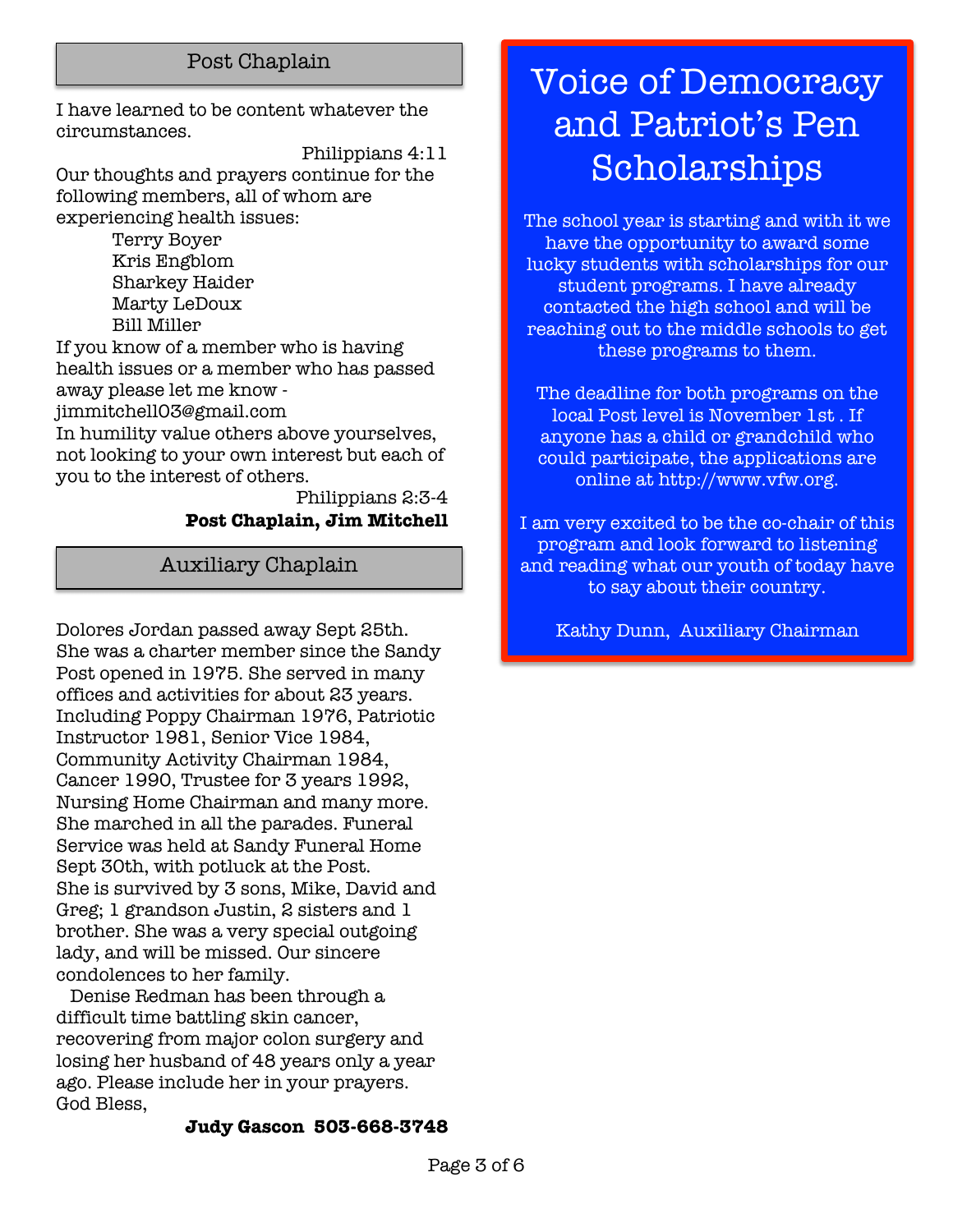## UPCOMING EVENTS

October  $8<sup>th</sup>$  - 1 to 3 pm A Day to "Change Direction"

October  $13^{th}$  – 5:30 pm Navy Birthday Celebration at the **Navy** 

> October 14th – 6:00 pm Auxilliary Meeting

October  $17<sup>th</sup> - 6:00$  pm Buddy Poppy Training at VFW Post

October  $18^{th}$  – 6:00 pm House Committee Meeting

October  $21^{th} - 6:00$  pm Post Meeting

HALLOWEEN PARTY at the POST Come into the Canteen for more information or call Katie at 503- 668-5211 Tues – Fri between 3 to 7pm

November 11<sup>th</sup> VETERANS DAY

## CANTEEN CORNER Tuesday – Friday 3:00pm to 7:00pm

I would like to thank everyone that has supported us over the summer! It has been a lot of fun but I am ready for fall and winter!

Sardi and I are working on a fun Halloween party for the weekened before Halloween since it falls on a Monday this year. Get your costumes ready!!

Thank you Mathias Engblom for continuing to serve us the best taco's in town. We sold the most taco's yet on October 4th for National Taco Tuesday.

Thank you Annie for helping call BINGO on Wednesday nights for Tina! Bingo is going great and I would like to thank those of you that have been donating prizes!

I am looking for volunteers to prepare and serve Friday night dinners again, mainly for meetings nights on the 2nd & 3rd Fridays. If you are interested please let me know for when!

Thanks you for your support!

Katie Rundell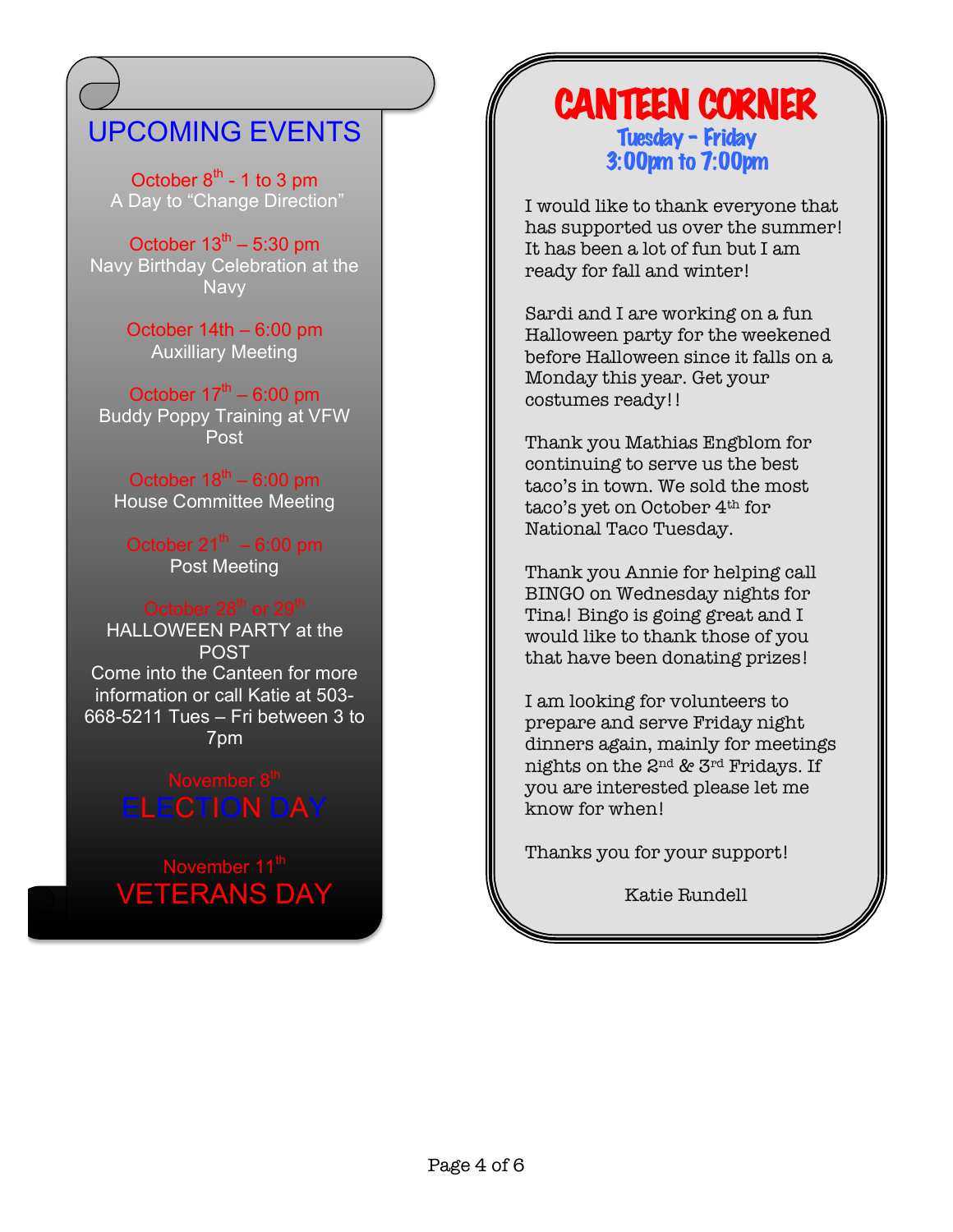# **A DAY TO "CHANGE DIRECTION"**

Sandy Veterans of Foreign Wars and Auxiliary will be hosting "A Day to Change Direction" on Saturday, October 8, 2016 from 1pm to 3pm at the Sandy VFW hall located at 38452 Proctor Blvd., Sandy, Oregon.

The Change Direction campaign goal is to reduce the stigma surrounding mental health for veterans and non-veterans and encourages everyone to pay attention to their emotional wellbeing. This VFW National campaign will raise awareness, foster community engagement, improve research and provide intervention for those affected by invisible injuries and emotional stress. A key component of the campaign is to make communities aware of the five signs of emotional suffering: personality change, agitation, withdrawal, poor self-care and hopelessness. More information can be found online at www.changedirection.org

Sandy VFW and Auxiliary will also be joined by the National Alliance on Mental Illness of Clackamas County (NAMI Clackamas) on October 8. The Sandy community is encouraged to stop by the Sandy VFW hall and take the Sigma Free pledge. Free t-shirts will be given to adults who come in and take the pledge. The pledge can also be taken online at www.nami.org/stigmafree. For more information contact Jackie Key at (503) 668-8418.